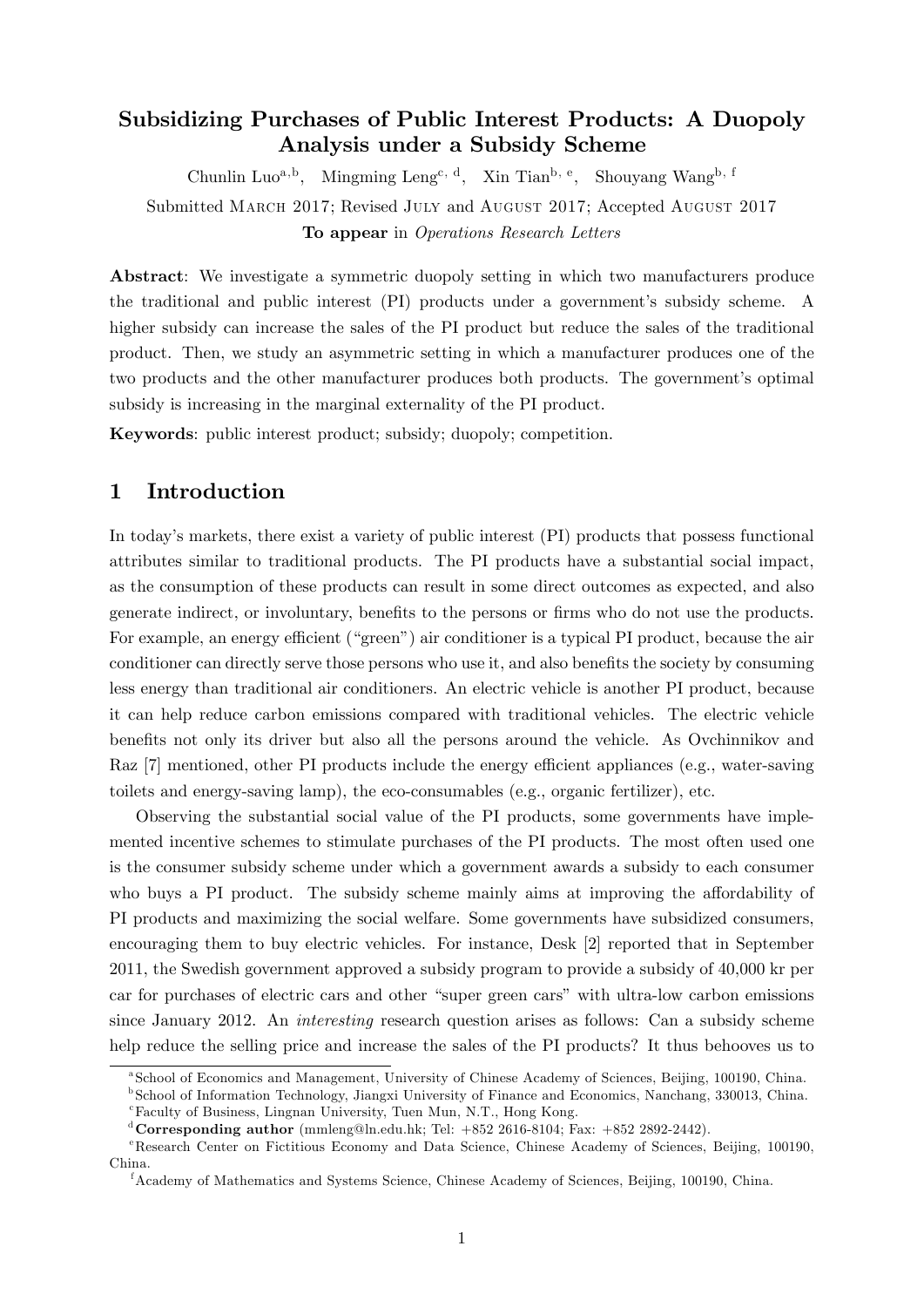investigate manufacturers' pricing decisions and profits as well as the sales of the PI products under a government's subsidy scheme.

In practice, a manufacturer may produce only the traditional product, only the PI product, or both products. For example, some automobile manufacturers (e.g., Mazda and Chrysler) only make the fuel vehicles (traditional products), some manufacturers (e.g., Fisker Automotive and Tesla Motors) only focus on the production of electric vehicles (PI products), and the others (e.g., Toyota and Honda) produce both fuel vehicles and electric vehicles. First, in Section 2, we consider a symmetric duopoly setting in which two manufacturers make both the traditional and the PI products. For the game, we obtain the two manufacturers' pricing decisions in Nash equilibrium, construct a social welfare function for the government, and maximize the social welfare to find the optimal subsidy. For the symmetric duopoly setting, we also analyze the case in which each manufacturer produces only the PI product. Then, in Section 3, we investigate an asymmetric duopoly setting in which a manufacturer produces either the traditional product or the PI product, whereas the other manufacturer produces both the traditional and the PI products. For the setting, we also obtain the pricing decisions in Nash equilibrium, and maximize the social welfare to find the optimal subsidy for the government.

Some relevant publications are concerned with a government's subsidy scheme for the adoption of green technologies. For example, Huang et al. [5] investigated an automobile scrappage program under which a government awards a subsidy to each consumer who trades in his or her used automobile with a new fuel-efficient automobile. Chan, Leng, and Liang  $[1]$  examined the impact of a government's tax reduction policies on the sales of new automobiles and the profits of manufacturers. Luo et al. [6] investigated a governmentís price-discount incentive scheme that involves a price discount rate and a subsidy ceiling. Those publications mainly focus on the impact of a government's subsidy without considering the competition between traditional and energy-efficient products. Moreover, the relevant publications did not consider the externality of the PI products, which captures the most important feature of such products. Different from them, we incorporate the externality into the social welfare function. A future research direction is suggested in Section 4, and the proofs of propositions are relegated to online Appendix A.

## 2 Game-Theoretic Analysis and Social Welfare in a Symmetric Duopoly Setting

We consider a symmetric duopoly setting in which two manufacturers (i.e., manufacturer  $i, i =$ 1; 2) make and sell the same or similar products to consumers in a market. That is, in the setting, both manufacturers produce the traditional and the PI products. The two manufacturers hold different brands for their products, which possess similar quality, function, and other attributes. A government implements a subsidy scheme to promote the PI products made by the two manufacturers. Since this paper is concerned with the PI products, we focus on the two-product case in which each manufacturer makes the two types of products and the PI-product case in which only the PI products are produced.

For each case, we analyze a "simultaneous-move" game in which the two manufacturers make their pricing decisions under the subsidy scheme. Then, we compute the social welfare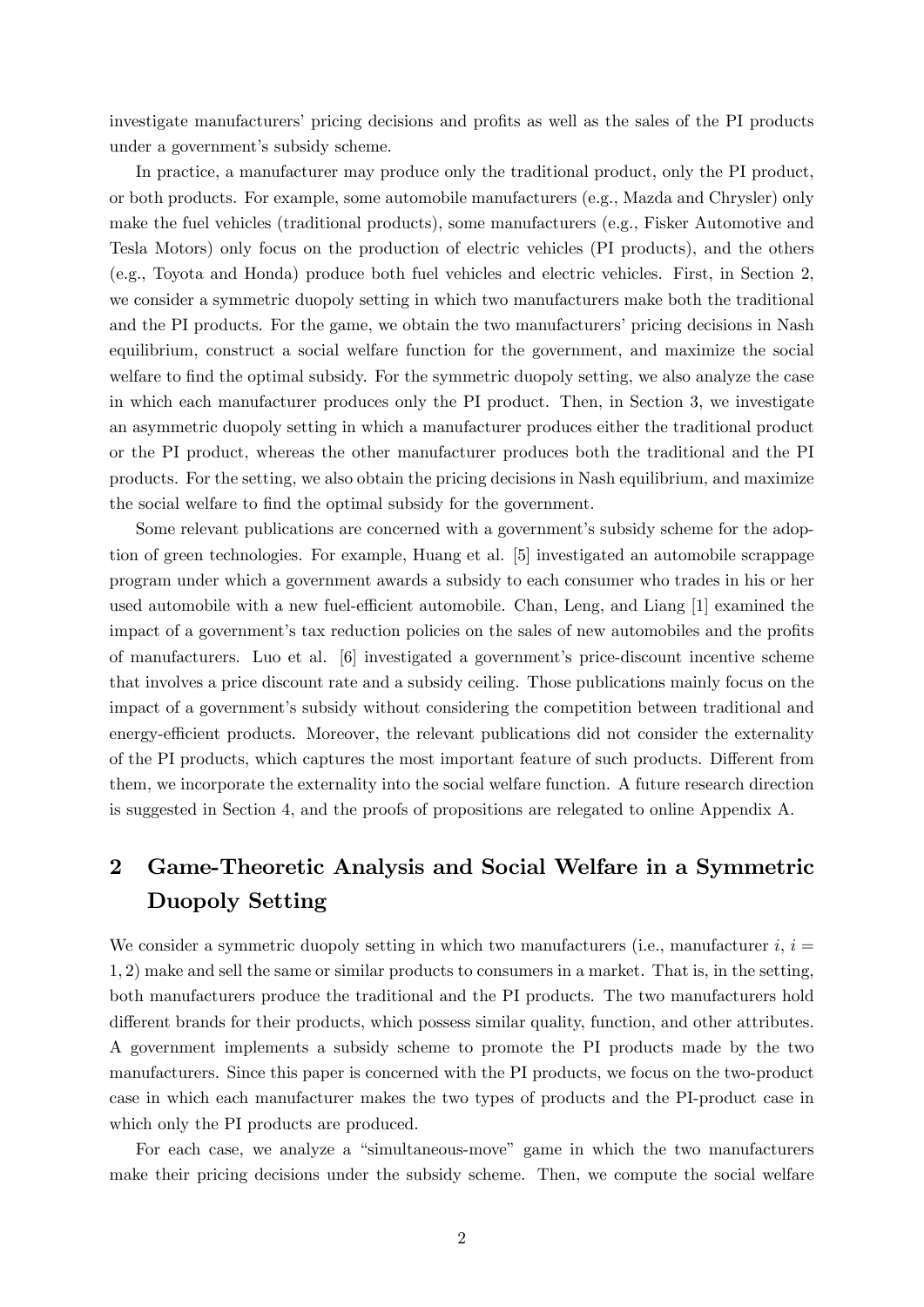that is generated by implementation of the subsidy scheme and maximize it for the governmentís optimal subsidy.

### 2.1 The Duopoly Analysis with Two Products

We consider a symmetric duopoly setting in which the two manufacturers sell their traditional and PI products to compete for consumers.

#### 2.1.1 The Sales Functions

Under a subsidy scheme, the government provides a consumer with a subsidy \$s when the consumer purchases a PI product. If the consumer decides to buy a traditional product from manufacturer  $i$   $(i = 1, 2)$ , then he or she needs to pay  $\hat{P}_i$ ; otherwise, the consumer should make his or her own payment  $\Re(\hat{p}_i - s)$  to buy a PI product from manufacturer i. Hereafter, to simply distinguish the two product types, we use  $\omega$ <sup>n</sup> to indicate the PI product.

We consider the following inverse sales curve for each product made by manufacturer  $i$ :

$$
\begin{cases}\n p_i = \theta - (q_i + \beta q_{3-i}) - \gamma (\hat{q}_i + \beta \hat{q}_{3-i}), \\
 \hat{p}_i - s = \theta - (\hat{q}_i + \beta \hat{q}_{3-i}) - \tilde{\gamma} (q_i + \beta q_{3-i}),\n\end{cases}
$$
\n(1)

where  $\theta$  denotes the possible highest price;  $p_i$  ( $\hat{p}_i$ ) and  $q_i$  ( $\hat{q}_i$ ) are the price and the sales for manufacturer *i*'s traditional (PI) product, respectively;  $\beta$  reflects the substitutability (competition) between the two manufacturers; and  $\gamma$  ( $\tilde{\gamma}$ ) represents the degree of substituting the PI (traditional) product for the traditional (PI) product. As the value of  $\gamma$  ( $\tilde{\gamma}$ ) increases, a consumer is more willing to accept the PI (traditional) product. Similar inverse sales/demand functions have been widely used by many scholars in the economics and operations management areas to analyze various competition-related issues with two or more products; see, e.g., Dobson and Waterson ([3], [4]). Solving equations in (1) for  $q_i$  and  $\hat{q}_i$  (i = 1, 2) yields the sales functions as

$$
\begin{cases}\n q_i = \frac{(1 - \gamma)(1 - \beta)\theta - p_i + \gamma(\hat{p}_i - s) + \beta[p_{3-i} - \gamma(\hat{p}_{3-i} - s)]}{(1 - \beta^2)(1 - \gamma\tilde{\gamma})}, \\
 \hat{q}_i = \frac{(1 - \tilde{\gamma})(1 - \beta)\theta - (\hat{p}_i - s) + \tilde{\gamma}p_i + \beta[(\hat{p}_{3-i} - s) - \tilde{\gamma}p_{3-i}]}{(1 - \beta^2)(1 - \gamma\tilde{\gamma})}.\n\end{cases}
$$
\n(2)

#### 2.1.2 Game-Theoretic Analysis under a Subsidy Scheme

Since the two manufacturers' products possess similar attributes, they incur an identical unit acquisition cost for each product. Accordingly, we denote each manufacturer's unit cost of the traditional product and that of the PI product by c and  $\hat{c}$ , respectively. Manufacturer i's profit drawn from selling a traditional (PI) product is  $p_i - c$  ( $\hat{p}_i - \hat{c}$ ). The manufacturer's total profit generated from the sales of both products can be calculated as  $\pi_i = (p_i - c)q_i + (\hat{p}_i - \hat{c})\hat{q}_i$ , which, using  $(2)$ , can be specified as

$$
\pi_i = \frac{1}{J} \{ (p_i - c) [(1 - \gamma)(1 - \beta)\theta - p_i + \gamma(\hat{p}_i - s) + \beta p_{3-i} - \beta \gamma(\hat{p}_{3-i} - s)] + (\hat{p}_i - \hat{c}) [(1 - \tilde{\gamma})(1 - \beta)\theta - (\hat{p}_i - s) + \tilde{\gamma} p_i + \beta(\hat{p}_{3-i} - s) - \beta \tilde{\gamma} p_{3-i}] \},
$$
(3)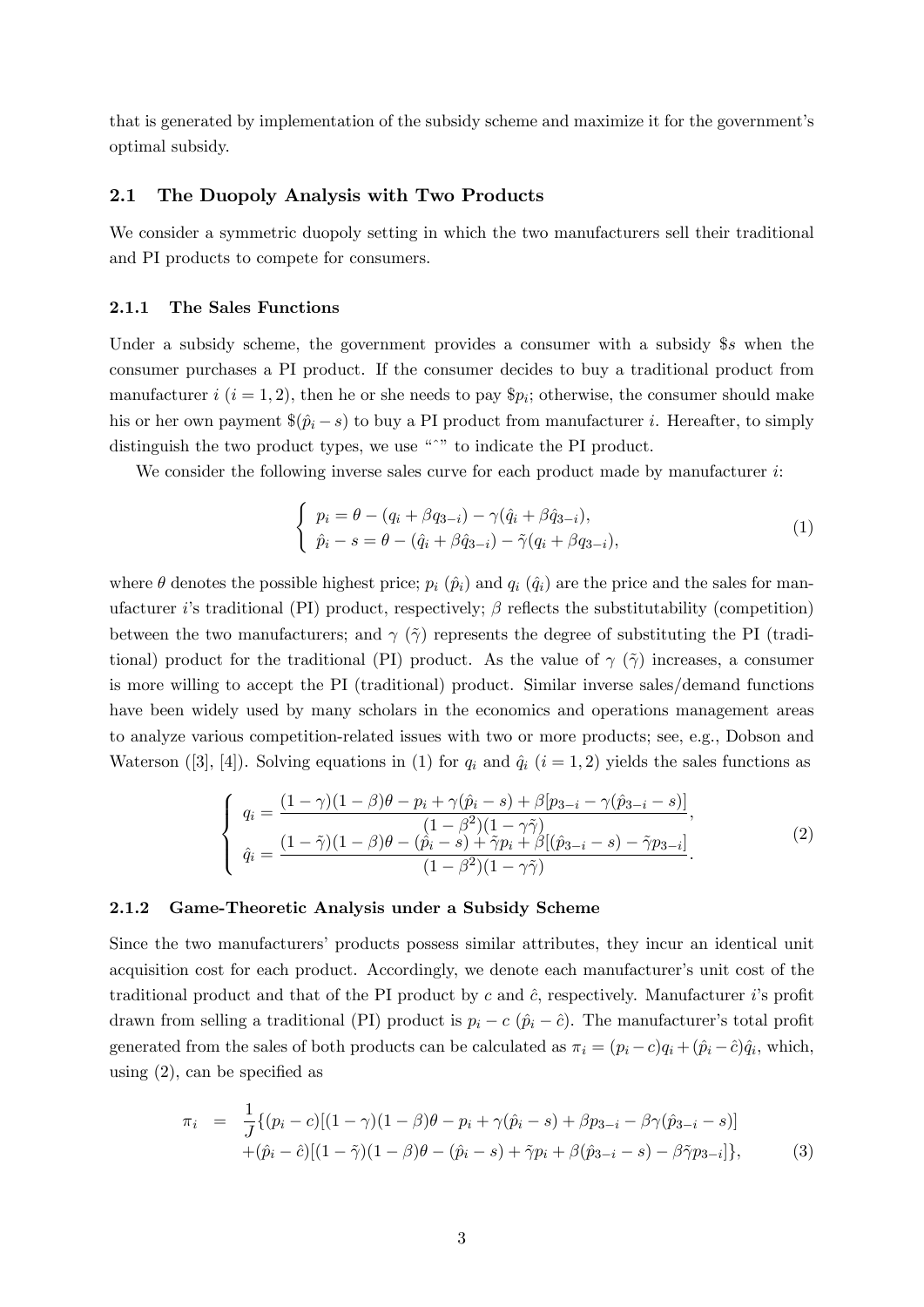where  $J \equiv (1 - \beta^2)(1 - \gamma \tilde{\gamma}).$ 

Proposition 1 When the two manufacturers sell their traditional and PI products under the government's subsidy scheme, then, in Nash equilibrium, manufacturer is  $(i = 1, 2)$  price for his traditional product is

$$
p_{1i} = \frac{c[2-\beta-(1-\beta)\gamma^2-\gamma\tilde{\gamma}] + (1-\beta)\{(s-\hat{c})(\tilde{\gamma}-\gamma) + [(1+\gamma)(2-\gamma-\tilde{\gamma})-\beta(1-\gamma\tilde{\gamma})]\theta\}}{(1-\beta)[4-(\gamma+\tilde{\gamma})^2] + \beta^2(1-\gamma\tilde{\gamma})},
$$

and that for the PI product is

$$
\hat{p}_{1i} = \frac{\hat{c}[2-\beta-(1-\beta)\tilde{\gamma}^2-\gamma\tilde{\gamma}]}{(1-\beta)[4-(\gamma+\tilde{\gamma})^2]+\beta^2(1-\gamma\tilde{\gamma})} + \frac{(1-\beta)\{c(\tilde{\gamma}-\gamma)+s(2-\beta-\gamma^2-\gamma\tilde{\gamma}+\beta\tilde{\gamma}^2)+[(1+\gamma)(2-\gamma-\tilde{\gamma})-\beta(1-\gamma\tilde{\gamma})]\theta\}}{(1-\beta)[4-(\gamma+\tilde{\gamma})^2]+\beta^2(1-\gamma\tilde{\gamma})}.
$$

As a result, the sales for the traditional and PI products are computed as

$$
q_{1i} = \frac{(\theta - c)(2 - \beta) - \theta[(1 - \beta)\gamma + \tilde{\gamma}] - (s - \hat{c})[\gamma + (1 - \beta)\tilde{\gamma}]}{(1 + \beta)\{(1 - \beta)[4 - (\gamma + \tilde{\gamma})^2] + \beta^2(1 - \gamma\tilde{\gamma})\}},
$$
(4)

and

$$
\hat{q}_{1i} = \frac{(2 - \beta - \gamma - \tilde{\gamma} + \beta \tilde{\gamma})\theta - (\hat{c} - s)(2 - \beta) + c(\gamma + \tilde{\gamma} - \beta \gamma)}{(1 + \beta)\{(1 - \beta)[4 - (\gamma + \tilde{\gamma})^2] + \beta^2(1 - \gamma \tilde{\gamma})\}}.
$$
 (5)

We learn from the above proposition that the prices for traditional products may increase or decrease as the government subsidizes the purchases of the PI product, which depends on the substitutability between the two products (i.e.,  $\gamma$  and  $\tilde{\gamma}$ ). Specifically, if the degree of substituting the traditional products for the PI products (i.e.,  $\tilde{\gamma}$ ) is larger than that of substituting the PI products for the traditional products (i.e.,  $\gamma$ ), then the price for each manufacturer's traditional product is increasing in subsidy s. The price for each PI product is increasing in s. We also compute a consumer's net payment for the purchase of a PI product as

$$
\hat{p}_{1i} - s = \frac{\hat{c}(2 - \beta - \tilde{\gamma}^2 - \gamma \tilde{\gamma} + \beta \tilde{\gamma}^2)}{(1 - \beta)[4 - (\gamma + \tilde{\gamma})^2] + \beta^2 (1 - \gamma \tilde{\gamma})} \n+ \frac{(1 - \beta)\{c(\tilde{\gamma} - \gamma) - s[(1 - \gamma \tilde{\gamma}) + (1 - \beta)(1 - \tilde{\gamma}^2)]\}}{(1 - \beta)[4 - (\gamma + \tilde{\gamma})^2] + \beta^2 (1 - \gamma \tilde{\gamma})} \n+ \frac{(1 - \beta)[\theta(1 + \gamma)(2 - \gamma - \tilde{\gamma}) - \beta(1 - \gamma \tilde{\gamma})]}{(1 - \beta)[4 - (\gamma + \tilde{\gamma})^2] + \beta^2 (1 - \gamma \tilde{\gamma})},
$$

which is decreasing in s. This means that as the government raises its subsidy, each consumer pays less. The price for each traditional  $(PI)$  product is increasing in the product's unit cost c  $(\hat{c})$ , but may be increasing or decreasing in the substitute's unit cost  $\hat{c}$  (c), which depends on the substitutability between the two products.

Using  $(4)$  and  $(5)$  we find that the sales of a PI product are increasing in subsidy s, whereas the sales of a traditional product are decreasing in s. The results imply that as the government executes an incentive scheme to encourage consumers to buy PI products, it not only promotes the sales of the PI product but also hinders the sales of the traditional product. The impact of s on the sales of the PI product is greater when the substitutability between the two products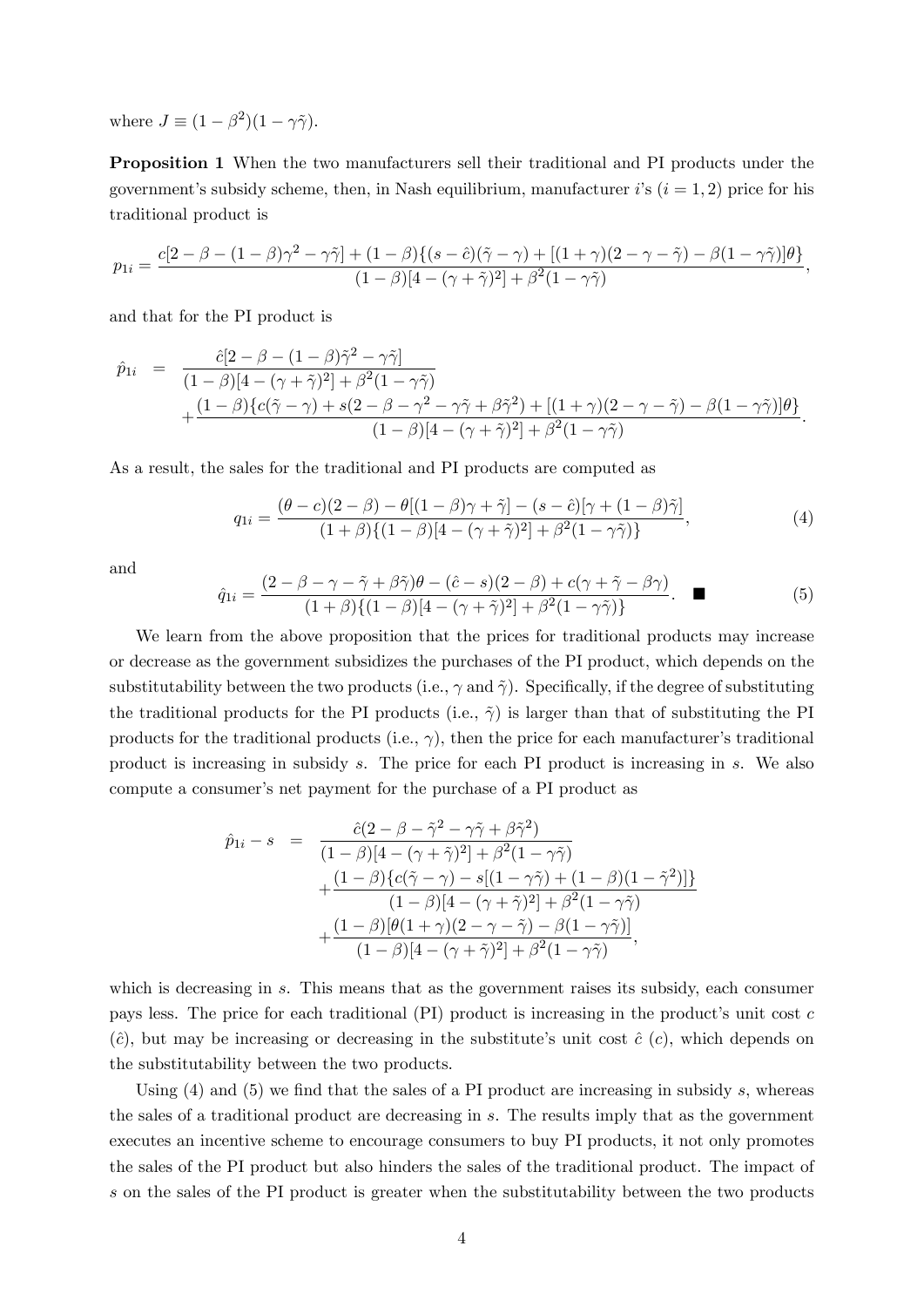is higher, because, according to (5), we find that  $\partial \hat{q}_{1i}/\partial s = (2 - \beta)/\{(1 + \beta)\{(1 - \beta)\}4 - (\gamma + \beta)\}$  $[\tilde{\gamma}]^2$  +  $\beta^2(1-\gamma\tilde{\gamma})$ } is increasing in  $\gamma$  and  $\tilde{\gamma}$ .

### 2.1.3 The Social Welfare

Since the two sales functions in (2) are linearly dependent on prices, the consumer surplus can be calculated as  $CS_1 \equiv \sum_{i=1}^2 [(p_i^{\max} - p_{1i})q_{1i} + (p_i^{\max} - \hat{p}_{1i})\hat{q}_{1i}]/2$ , where  $p_i^{\max} \equiv \theta$  and  $\hat{p}_i^{\max} \equiv \theta + s$ are the highest selling prices of the traditional and PI products under the the subsidy scheme, respectively, as  $p_i = \theta - (q_i + \beta q_{3-i}) - \gamma (q_i + \beta q_{3-i})$  and  $\hat{p}_i = \theta + s - (q_i + \beta q_{3-i}) - \tilde{\gamma}(\hat{q}_i + \beta \hat{q}_{3-i}).$ For similar models, see Tan et al. ([10], [9]).

In practice, the externality—i.e., an influence of an economic activity on unrelated third parties—can be regarded as a major feature of the PI products, which distinguishes these products from others. Every PI product can generate an externality benefit, which is explained as the positive impact of the PI product on the parties that are not related to the PI product. For example, the externality benefits of an energy efficient air conditioner and an electric vehicle are the energy savings and the reduction in the  $CO<sub>2</sub>$  emission compared with their corresponding traditional products, respectively. For the PI product, we compute the externality benefit as  $EB_1 \equiv \alpha \sum_{i=1}^2 \hat{q}_{1i}$ , where  $\alpha$  is the marginal externality for one unit of the PI product. Assuming that the PI product is an electric vehicle, we can explain  $\alpha$  as the social benefit resulting from the  $CO<sub>2</sub>$  emission reduction achieved by the electric vehicle compared with the average emission level by traditional vehicles. As Ovchinnikov and Raz [7] roughly calculated, the value of  $\alpha$  is around \$840.

We then compute the government's cost for its subsidy scheme as  $GC_1 \equiv g + s \sum_{i=1}^2 \hat{q}_{1i}$ , where  $q$  represents the fixed cost incurred by the government. It then follows that the social welfare is calculated as

$$
SW_1 \equiv \sum_{i=1}^{2} \pi_{1i} + CS_1 + EB_1 - GC_1.
$$
 (6)

**Proposition 2** When each manufacturer produces both the traditional and the PI products, the government's optimal subsidy is

$$
s_1^* = \alpha(2-\beta) + (\theta - \hat{c})(1-\beta) - \frac{(\theta - c)[\gamma + (1 - 2\beta)\tilde{\gamma}]}{2}.
$$

The above proposition indicates that the optimal subsidy is increasing in the marginal externality (i.e.,  $\alpha$ ) but decreasing in the competition between the two manufacturers (i.e.,  $\beta$ ). This means that as the marginal externality of the PI product is greater, the government should award a larger subsidy to consumers. But, as a response to a higher competition between the two manufacturers, the government should reduce its subsidy, because, otherwise, the manufacturers may intend to compete more for consumers, which cannot help improve the social welfare.

We also learn from Proposition 2 that the optimal subsidy  $s_1^*$  is decreasing in the degree of substituting the PI product for the traditional product (i.e.,  $\gamma$ ), which is mainly ascribed to the fact that when consumers are more willing to accept the PI product, the government does not need to increase the subsidy but can reduce the subsidy for the improvement of the social welfare. Moreover, if the competition between the two manufacturers is sufficiently small such that  $\beta \leq 1/2$ , then  $s_1^*$  is decreasing in the degree of substituting the traditional product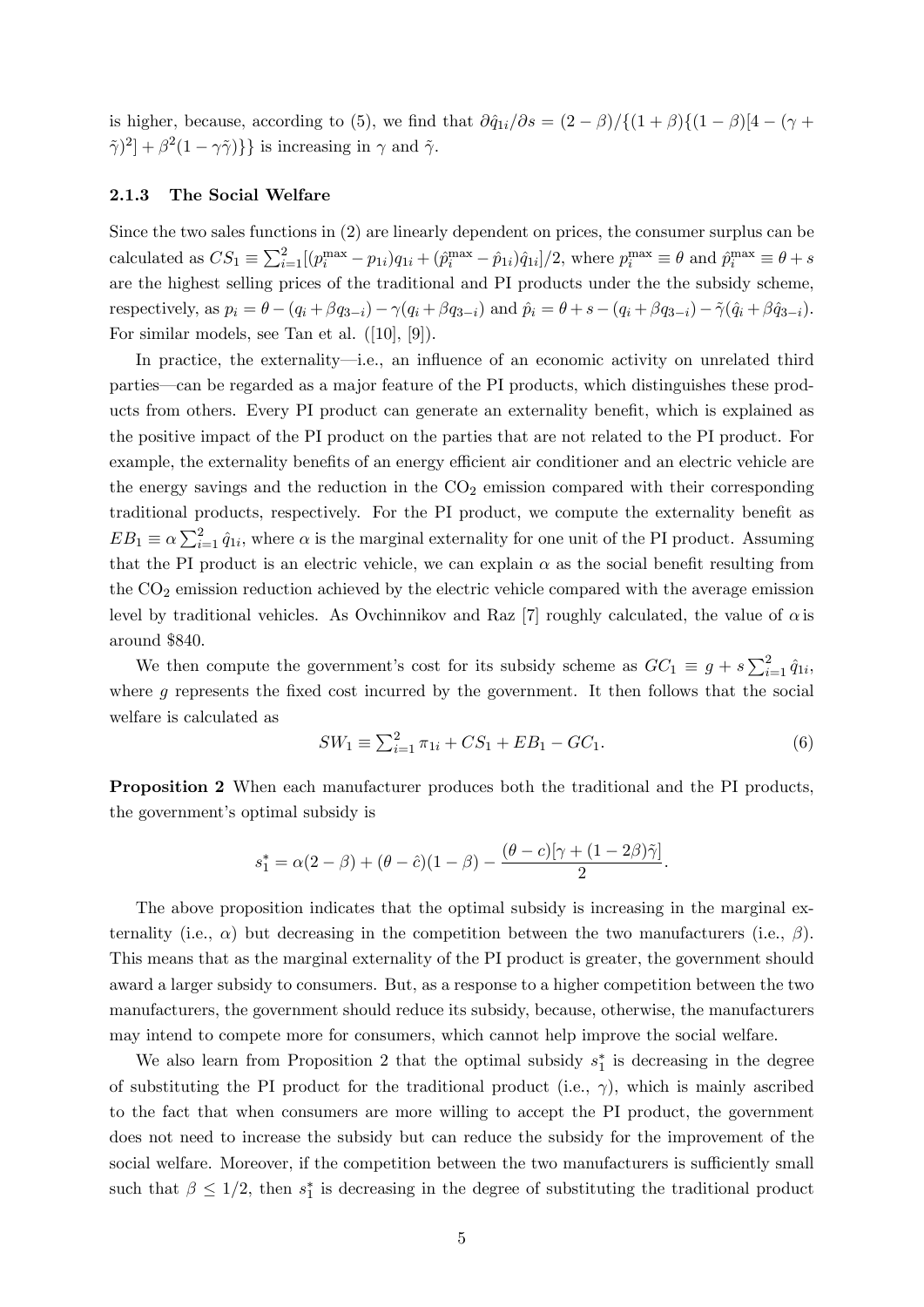for the PI product (i.e.,  $\tilde{\gamma}$ ); otherwise, if  $\beta > 1/2$ , then  $s_1^*$  is increasing in  $\tilde{\gamma}$ . This could be justified as follows: When the manufacturers do not intensely compete, any manufacturer cannot significantly influence the other manufacturer's sales, which means that each manufacturer can "independently" manage the sales of his traditional and PI products. As consumers are more willing to accept the traditional product, each manufacturer may prefer to sell his traditional product rather than his PI product, and the governmentís subsidy scheme may be less attractive to the manufacturer. Accordingly, the government may reduce its subsidy from the perspective of social welfare. But, when the competition between the manufacturers is sufficiently high, the manufacturers may intend to take advantage of the subsidy scheme to promote the sales of their PI products and increase their competitiveness in the market. To assure the manufacturers' incentives to sell their PI products, the government needs to award a larger subsidy when consumers are more willing to accept the manufacturers' traditional products.

Moreover, the optimal subsidy  $s^*$  is decreasing in the unit cost of the PI product (i.e.,  $\hat{c}$ ) but increasing in the unit cost of the traditional product (i.e.,  $c$ ). This reflects the following fact: If the value of  $\hat{c}$  is higher, then the manufacturers may raise the prices for their PI products, which reduces the impact of the subsidy on the improvement of the social welfare. As a response, the government should reduce the subsidy, because, otherwise, a higher subsidy may further increase the prices of the PI products and reduce the social welfare.

### 2.2 The Duopoly Analysis with Only the PI Product

We consider a symmetric duopoly setting in which the two manufacturers only sell their PI products in the market. Similar to Section 2.1, using the inverse demand curve  $\hat{p}_i - s = \theta - \hat{q}_i$  $\beta \hat{q}_{3-i}$ , for  $i = 1, 2$ , we derive the sales function  $\hat{q}_i = [(1 - \beta)\theta - (\hat{p}_i - s) + \beta(\hat{p}_{3-i} - s)]/(1 - \beta^2)$ , for  $i = 1, 2$ , which can be regarded as a form of the classical competition model proposed by Singh and Vives [8].

We then find that, in Nash equilibrium, the two manufacturers' prices for their PI products are  $\hat{p}_{21} = \hat{p}_{22} = [(1-\beta)(\theta+s)+\hat{c}]/(2-\beta)$ , and the sales of the two manufacturers' PI products are  $\hat{q}_{21} = \hat{q}_{22} = (\theta + s - \hat{c})/(2 + \beta - \beta^2)$ . Moreover, we can obtain manufacturer *i*'s  $(i = 1, 2)$  expected profit as  $\pi_{21} = \pi_{22} = [(1+\beta)(\theta+s-\hat{c})^2]/[(2-\beta)^2(1-\beta)]$ , and compute the social welfare as  $SW_2 = \sum_{i=1}^2 \pi_{2i} + CS_2 + EB_2 - GC_2$ , where  $CS_2 \equiv \sum_{i=1}^2 [(\hat{p}_i^{\max} - \hat{p}_{2i})\hat{q}_{2i}], EB_2 \equiv \alpha \sum_{i=1}^2 \hat{q}_{2i},$ and  $GC_2 \equiv g + s \sum_{i=1}^2 \hat{q}_{2i}$ .

**Proposition 3** If each manufacturer only produces the PI product, then the government's optimal subsidy is  $s_2^* = \alpha + (1 - \beta)[\theta + \alpha - \hat{c}]$ .

The above proposition implies that the optimal subsidy is increasing in the marginal externality but decreasing in the competition between the two manufacturers and the unit cost of the PI product.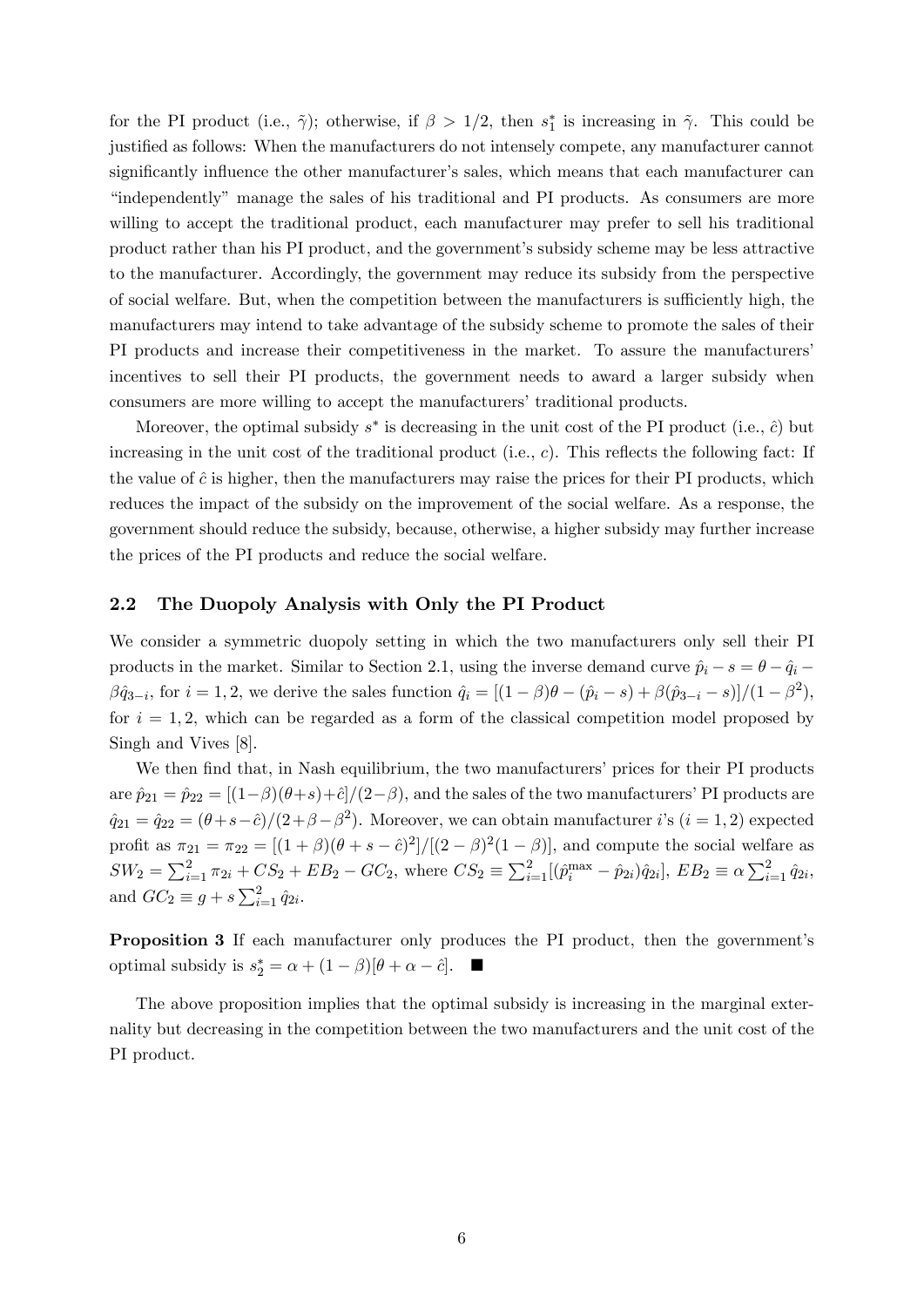# 3 Game-Theoretic Analysis and Social Welfare in an Asymmetric Duopoly Setting

We analyze our problem in an asymmetric duopoly setting in which a manufacturer produces either the traditional product or the PI product, whereas the other manufacturer produces both the traditional and the PI products.

## 3.1 The Duopoly Analysis when a Manufacturer Produces Only the Traditional Product

Without loss of generality, we consider the setting that manufacturer 1 (e.g., Mazda and Chrysler) produces only the traditional product and manufacturer 2 (e.g., Toyota and Honda) makes two products. Setting  $\hat{q}_1 = 0$  in (1), we can obtain the reduced inverse sales curves and then derive the sales functions as

$$
\begin{cases}\n q_1 = \frac{(1 - \beta)\theta - p_1 - \beta p_2}{1 - \beta^2}, \\
 q_2 = \frac{(1 - \gamma)\theta - p_2 + \gamma(\hat{p}_2 - s)}{1 - \gamma\tilde{\gamma}} + \frac{\beta[p_1 - \beta p_2 - (1 - \beta)\theta]}{1 - \beta^2}, \\
 \hat{q}_2 = \frac{(1 - \tilde{\gamma})\theta - (\hat{p}_2 - s) + \tilde{\gamma}p_2}{1 - \gamma\tilde{\gamma}}.\n\end{cases} (7)
$$

Then, we find that in Nash equilibrium, the manufacturers' prices for their traditional products are

$$
p_{31} = \frac{c(4-\gamma^2+\beta^3\gamma(\gamma-\tilde{\gamma})+\beta^2(\gamma-\tilde{\gamma})^2-2\gamma\tilde{\gamma}-\tilde{\gamma}^2-\beta(-2+\gamma^2+\gamma\tilde{\gamma})}{2(4-\gamma^2-2\gamma\tilde{\gamma}-\tilde{\gamma}^2+\beta^2(1-\gamma^2+\gamma\tilde{\gamma}-\tilde{\gamma}^2))} +\frac{(1-\beta)(\hat{c}-s)\beta(1+\beta)(\gamma-\tilde{\gamma})}{2(4-\gamma^2-2\gamma\tilde{\gamma}-\tilde{\gamma}^2+\beta^2(1-\gamma^2+\gamma\tilde{\gamma}-\tilde{\gamma}^2))} +\frac{\theta(1-\beta)[4+\beta^2(1-\gamma)(\tilde{\gamma}-\gamma)-(\gamma+\tilde{\gamma})^2-\beta(1+\tilde{\gamma})(-2+\gamma-\tilde{\gamma})]}{2(4-\gamma^2-2\gamma\tilde{\gamma}-\tilde{\gamma}^2+\beta^2(1-\gamma^2+\gamma\tilde{\gamma}-\tilde{\gamma}^2))},
$$

and

$$
p_{32} = \frac{(1-\beta)\{(\hat{c}-s)(1+\beta)(\gamma-\tilde{\gamma}) - [(1+\tilde{\gamma})(-2+\gamma+\tilde{\gamma})+\beta(-1+\gamma-\tilde{\gamma}+\tilde{\gamma}^2)]\theta\}}{4-\gamma^2-2\gamma\tilde{\gamma}-\tilde{\gamma}^2+\beta^2(1-\gamma^2+\gamma\tilde{\gamma}-\tilde{\gamma}^2)} + \frac{c[2+\beta-\gamma^2+\beta^2\gamma(\gamma-\tilde{\gamma}) - (1+\beta)\gamma\tilde{\gamma}]}{4-\gamma^2-2\gamma\tilde{\gamma}-\tilde{\gamma}^2+\beta^2(1-\gamma^2+\gamma\tilde{\gamma}-\tilde{\gamma}^2)};
$$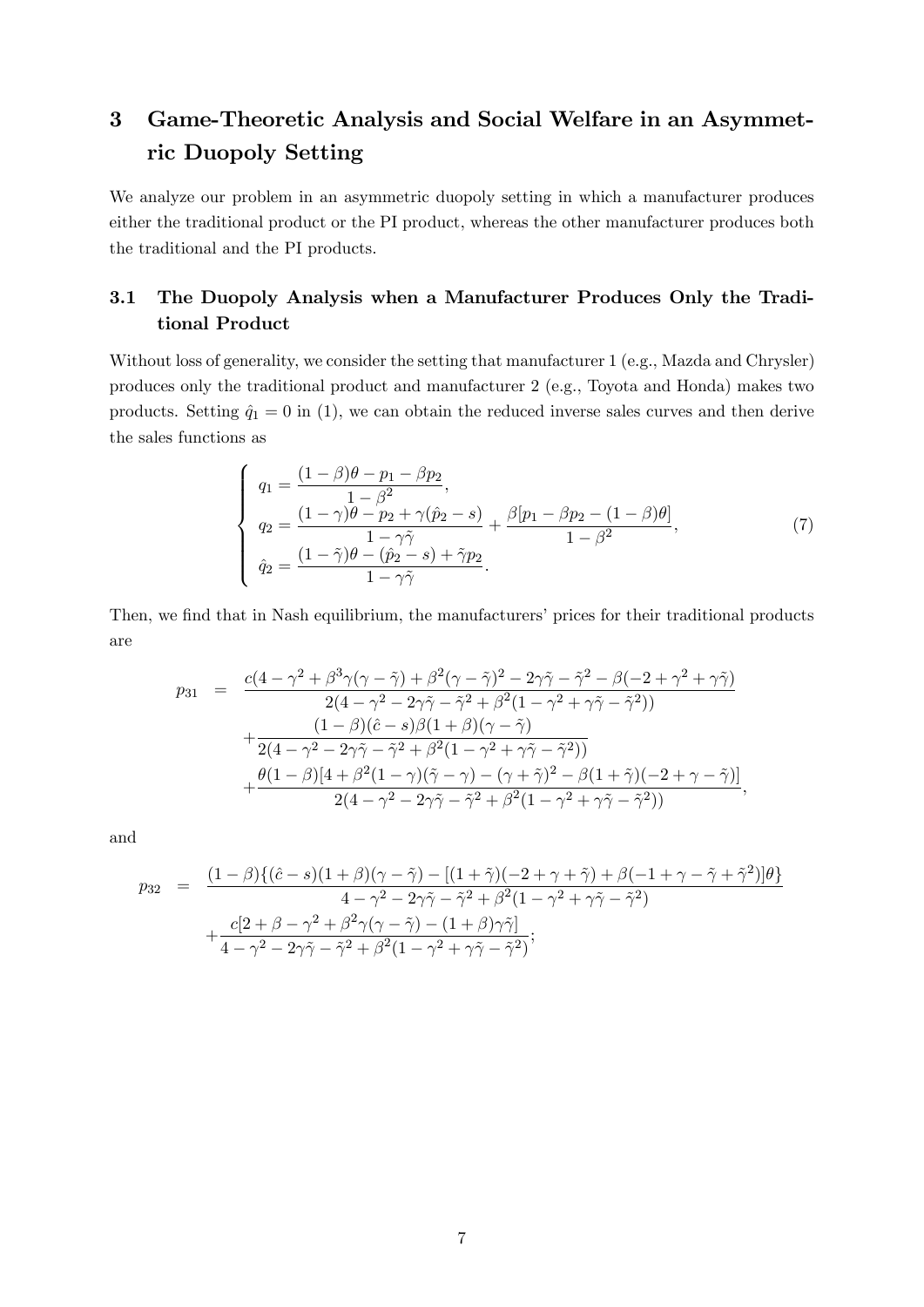and manufacturer 2's price for the PI product is

$$
\hat{p}_{32} = \frac{\theta[4-\beta^2 + (2-\beta-\beta^2)\gamma - 2\gamma^2(1-\beta^2) - (2+\beta+2\gamma)\tilde{\gamma} - \beta\gamma\tilde{\gamma}(\beta-\gamma-\beta\gamma)]}{2(4-\gamma^2 - 2\gamma\tilde{\gamma} - \tilde{\gamma}^2 + \beta^2(1-\gamma^2+\gamma\tilde{\gamma} - \tilde{\gamma}^2))} \n+ \frac{\theta\beta\gamma\tilde{\gamma}^2(2+\beta) + 2\hat{c}\gamma + c\beta\gamma(1+\beta) + (2+\beta)c\tilde{\gamma} - c\beta\gamma\tilde{\gamma}(\gamma-\beta\gamma+\tilde{\gamma} + 2\beta\tilde{\gamma})}{2(4-\gamma^2 - 2\gamma\tilde{\gamma} - \tilde{\gamma}^2 + \beta^2(1-\gamma^2+\gamma\tilde{\gamma} - \tilde{\gamma}^2))} \n+ \frac{s[2(2-\gamma^2 - \gamma\tilde{\gamma}) - \beta^2(1-2\gamma^2+\gamma\tilde{\gamma})]}{2(4-\gamma^2 - 2\gamma\tilde{\gamma} - \tilde{\gamma}^2 + \beta^2(1-\gamma^2+\gamma\tilde{\gamma} - \tilde{\gamma}^2))} \n- \frac{\hat{c}[\beta^2(1+\gamma\tilde{\gamma} - 2\tilde{\gamma}^2) - 2(2-\gamma\tilde{\gamma} - \tilde{\gamma}^2)]}{2(4-\gamma^2 - 2\gamma\tilde{\gamma} - \tilde{\gamma}^2 + \beta^2(1-\gamma^2+\gamma\tilde{\gamma} - \tilde{\gamma}^2))}.
$$

Substituting the Nash equilibrium-characterized prices into the sales functions in (7), we can obtain the sales of the two manufacturers' traditional products and the sales of manufacturer 2ís PI product, which are too complicated to indicate any meaning insight.

Assuming that  $\gamma = \tilde{\gamma}$ , we can reduce the optimal prices as  $p_{31}|_{\gamma=\tilde{\gamma}} = p_{32}|_{\gamma=\tilde{\gamma}} = [(1-\beta)\theta +$  $c\left[\frac{1}{(2-\beta)}\right]$  and  $\hat{p}_{32}|_{\gamma=\tilde{\gamma}}=[(2-\beta-\beta\gamma)\theta+c\beta\gamma+(2-\beta)(\hat{c}+s)]/[2(2-\beta)]$ , and also find the sales as  $q_{31}|_{\gamma=\tilde{\gamma}} = (\theta - c)/[(2 - \beta)(1 + \beta)], \ \hat{q}_{32}|_{\gamma=\tilde{\gamma}} = [(1 - \gamma)\theta + c\gamma + s - \hat{c}]/[2(1 - \gamma^2)],$  and

$$
q_{32}|_{\gamma=\tilde{\gamma}} = \frac{(2 - 2\gamma - \beta\gamma + \beta^2\gamma + \beta\gamma^2 - \beta^2\gamma^2)\theta - c(2 + \beta\gamma^2 - \beta^2\gamma^2)}{2(2 - \beta)(1 + \beta)(1 - \gamma^2)} + \frac{\hat{c}(2 + \beta - \beta^2)\gamma - s(2\gamma + \beta\gamma - \beta^2\gamma)}{2(2 - \beta)(1 + \beta)(1 - \gamma^2)}.
$$

We learn from the above that, as  $\gamma = \tilde{\gamma}$ , the two manufacturers' prices for their traditional products are identical. The sales of the PI product is increasing in subsidy s, and manufacturer  $2$ 's sales for the traditional product is decreasing in s whereas manufacturer 1's sales for the traditional product are independent of s.

When  $\gamma = \tilde{\gamma}$ , we compute the social welfare as  $SW_3 \equiv \sum_{i=1}^{2} \pi_{3i} + CS_3 + EB_3 - GC_3$ , where  $\pi_{31} = (p_{31}|_{\gamma=\tilde{\gamma}} - c)q_{31}|_{\gamma=\tilde{\gamma}} \text{ and } \pi_{32} = (p_{32}|_{\gamma=\tilde{\gamma}} - c)q_{32}|_{\gamma=\tilde{\gamma}} + (\hat{p}_{32}|_{\gamma=\tilde{\gamma}} - \hat{c})\hat{q}_{32}|_{\gamma=\tilde{\gamma}}; CS_3 \equiv [(\hat{p}_1^{\max} - \hat{c})]$  $p_{31}|\gamma=\tilde{\gamma}}|q_{32}|\gamma=\tilde{\gamma}|/2+[(p_2^{\max}-p_{32}|\gamma=\tilde{\gamma})q_{32}|\gamma=\tilde{\gamma}+(p_2^{\max}-\hat{p}_{32}|\gamma=\tilde{\gamma})\hat{q}_{32}|\gamma=\tilde{\gamma}]/2; \ EB_3\equiv \alpha \hat{q}_{32}|\gamma=\tilde{\gamma};$  and  $GC_3 \equiv g + s\hat{q}_{32} |_{\gamma=\tilde{\gamma}}$ . Maximizing the social welfare yields the optimal subsidy  $s_3^* = (1 - \gamma)\theta +$  $2\alpha - \hat{c} + \gamma c$ , which is increasing in the marginal externality but decreasing in the substitutability between the two products and the unit cost of the PI product.

### 3.2 The Duopoly Analysis when a Manufacturer Produces Only the PI Product

In the duopoly setting, manufacturer 1 (e.g., Fisker Automotive and Tesla Motors) produces only the PI product and the manufacturer 2 produces both products. Setting  $q_1 = 0$  in (1), we derive the sales functions as

$$
\begin{cases}\n\hat{q}_1 = \frac{(1-\beta)\theta - (\hat{p}_1 - s) + \beta(\hat{p}_2 - s)}{1 - \beta^2}, \\
q_2 = \frac{(1-\gamma)\theta - p_2 + \gamma(\hat{p}_2 - s)}{1 - \gamma\tilde{\gamma}}, \\
\hat{q}_2 = \frac{(1-\tilde{\gamma})\theta - (\hat{p}_2 - s) + \tilde{\gamma}p_2}{1 - \gamma\tilde{\gamma}} - \beta\frac{(1-\beta)\theta - (\hat{p}_1 - s) + \beta(\hat{p}_2 - s)}{1 - \beta^2}.\n\end{cases} (8)
$$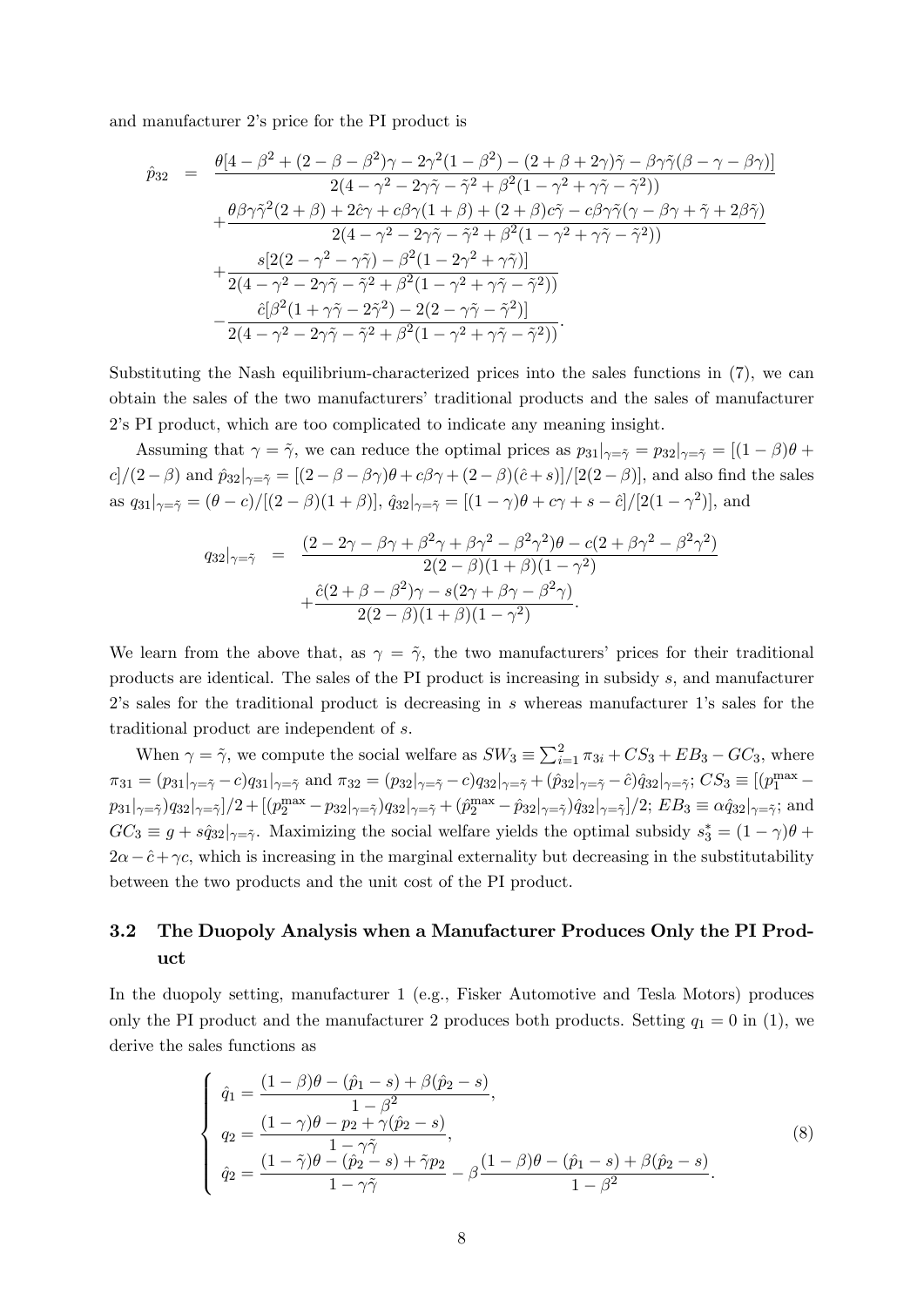We can then find the prices in Nash equilibrium and compute the resulting sales. Similar to Section 3.1, to find meaningful insights, we consider the special case that  $\gamma = \tilde{\gamma}$ , for which in Nash equilibrium, the two manufacturers' prices for their PI products are identical, i.e.,  $\hat{p}_{41}|_{\gamma=\tilde{\gamma}} = \hat{p}_{42}|_{\gamma=\tilde{\gamma}} = [(1-\beta)(\theta+s)+c_2]/2-\beta$ , and manufacturer 2's price for the traditional product is  $p_{42}|_{\gamma=\tilde{\gamma}}=[(2-\beta-\beta\gamma)\theta+c(2-\beta)+(\hat{c}-s)\beta\gamma]/[2(2-\beta)]$ . As a result, for manufacturer 1, the sales of the PI product are  $\hat{q}_{41}|_{\gamma=\tilde{\gamma}} = (\theta + s - \hat{c})/[(2 - \beta)(1 + \beta)]$ ; and for manufacturer 2, the sales of the traditional and the PI products are  $q_{42}|_{\gamma=\tilde{\gamma}} = [(1-\gamma)\theta - c + \hat{c}\gamma - s\gamma]/[2(1-\gamma^2)]$ and

$$
\hat{q}_{42} |_{\gamma = \tilde{\gamma}} = \frac{(2 - 2\gamma - \beta\gamma + \beta^2\gamma + \beta\gamma^2 - \beta^2\gamma^2)\theta + c\gamma(2 + \beta - \beta^2)}{2(2 - \beta)(1 + \beta)(1 - \gamma^2)} + \frac{s(2 + \beta\gamma^2 - \beta^2\gamma^2) - \hat{c}(2 + \beta\gamma^2 - \beta^2\gamma^2)}{2(2 - \beta)(1 + \beta)(1 - \gamma^2)},
$$

respectively. We find from the above that for each manufacturer, the sales of the PI product are increasing in subsidy s, whereas the sales of the traditional product are decreasing in s.

The social welfare is  $SW_4 \equiv \sum_{i=1}^2 \pi_{4i} + CS_4 + EB_4 - GC_4$ , where  $\pi_{41} = (p_{41}|_{\gamma=\tilde{\gamma}}-c)q_{41}|_{\gamma=\tilde{\gamma}}$ and  $\pi_{42} = (p_{42} |_{\gamma=\tilde{\gamma}} - c)q_{42} |_{\gamma=\tilde{\gamma}} + (\hat{p}_{42} |_{\gamma=\tilde{\gamma}} - \hat{c})\hat{q}_{42} |_{\gamma=\tilde{\gamma}}; CS_4 \equiv [(\hat{p}_1^{\max} - \hat{p}_{42} |_{\gamma=\tilde{\gamma}})\hat{q}_{42} |_{\gamma=\tilde{\gamma}}]/2 +$  $[(p_2^{\max} - p_{42} |_{\gamma=\tilde{\gamma}})q_{42}|_{\gamma=\tilde{\gamma}} + (p_2^{\max} - p_{42} |_{\gamma=\tilde{\gamma}})q_{42}|_{\gamma=\tilde{\gamma}}]/2$ ;  $EB_4 \equiv \alpha \sum_{i=1}^2 \hat{q}_{4i}|_{\gamma=\tilde{\gamma}}$ ; and  $GC_4 \equiv g +$  $s\sum_{i=1}^{2}\hat{q}_{4i}|_{\gamma=\tilde{\gamma}}$ . Maximizing  $SW_4$  gives the optimal subsidy as

$$
s_4^* = \frac{c(2-\beta)^2(1+\beta)\gamma - \hat{c}(8-8\beta-4\gamma^2+8\beta\gamma^2-3\beta^2\gamma^2+\beta^3\gamma^2)+Z}{8+(-4-3\beta^2+\beta^3)\gamma^2},
$$

where

$$
Z \equiv 2\alpha(2-\beta)[4-(2-\beta+\beta^2)\gamma^2] + [(3\beta^2-\beta^3)(1-\gamma)\gamma - 8\beta(1-\gamma^2) + 4(2-\gamma-\gamma^2)]\theta.
$$

The optimal subsidy is increasing in the marginal externality but decreasing in the unit cost of the PI product.

### 4 Future Research Direction

To characterize the competition between the traditional and the PI products and also that between the two manufacturers, we choose a linear demand function, which help us derive meaningful results. It is more interesting and realistic to investigate our problem with a nonlinear demand function. However, we find that it is difficult to solve our problem with a nonlinear function. Nevertheless, we believe that the game-theoretic analysis of a similar problem with a nonlinear demand function is a research direction in the future.

Acknowledgement 1 The authors are grateful to the Area Editor (Professor Mahesh Nagarajan) for his encouragement, and also thank two anonymous reviewers for their insightful comments that helped improve the paper.

Acknowledgement 2 The first author (Chunlin Luo) was supported by the National Natural Science Foundation of China (Grant Nos. 71461009, 71261006), and Science and technology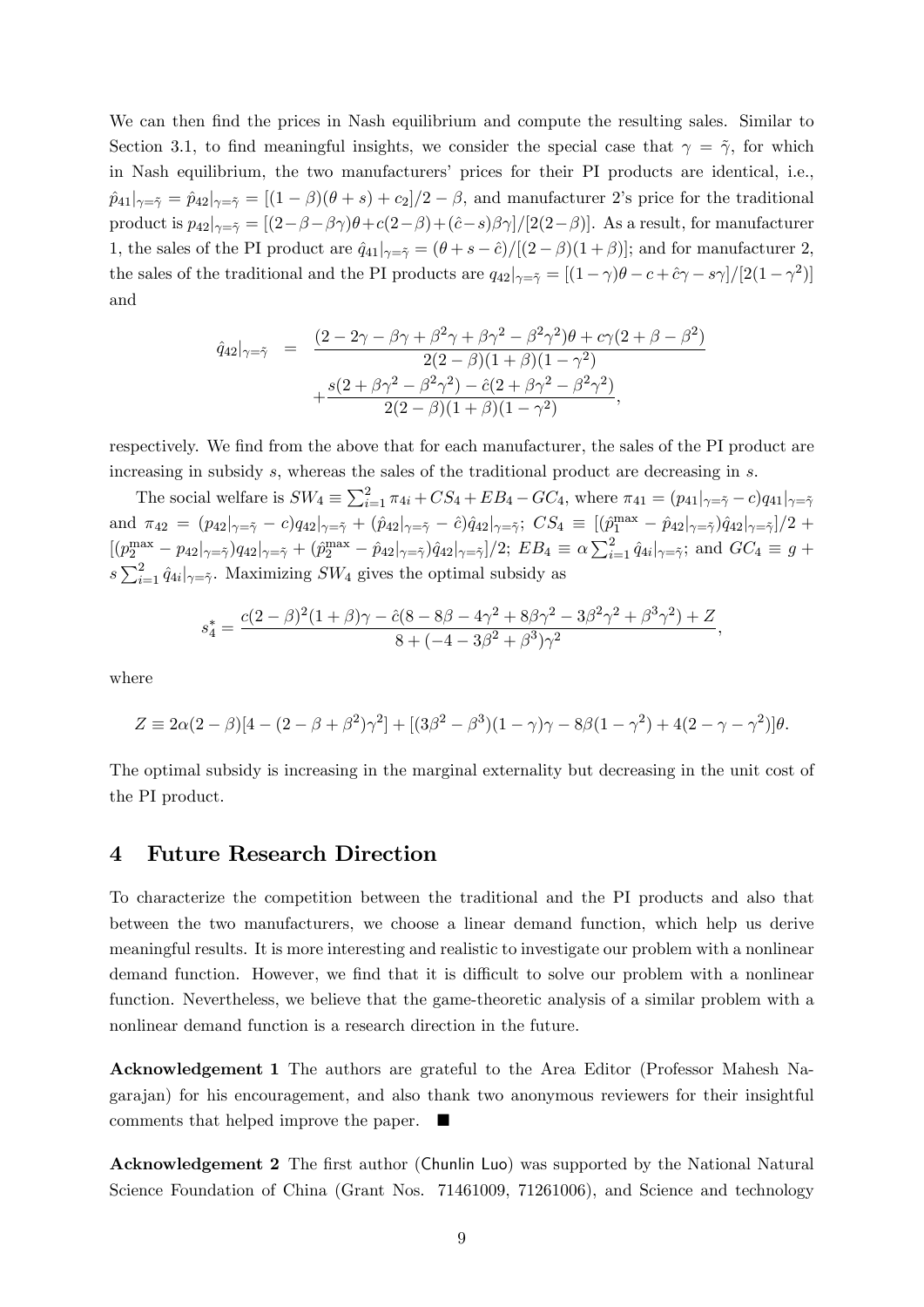project of Jiangxi Provincial Education Department (No. GJJ160436). The second author (Mingming Leng) was supported by the General Research Fund (GRF) of the Hong Kong Research Grants Council under Research Project No. LU13500015. The third and fourth authors (Xin Tian and Shouyang Wang) were partially supported by the National Natural Science Foundation of China (Nos. 71390330, 71202114).  $\blacksquare$ 

### References

- [1] K. H. Chan, M. Leng, and L. Liang. Impact of tax reduction policies on consumer purchase of new automobiles: An analytical investigation with real data-based experiments. Naval Research Logistics,  $61(12):577-598$ , 2014.
- [2] Desk Lifestyle. Sweden follows suit with electric car subsidy, 2011. The Global Herald, 2011-09-08, http://theglobalherald.com/ sweden-follows-suit-with-electric-car-subsidy/24444/ (URL last accessed on August 2, 2017).
- [3] P. Dobson and M. Waterson. Countervailing power and consumer prices. Economic Journal, 107:418-430, 1997.
- [4] P. Dobson and M. Waterson. The competition effects of industry-wide vertical price fixing in bilateral oligopoly. *International Journal of Industrial Organization*, 25:935-962, 2007.
- [5] J. Huang, M. Leng, L. Liang, and C. Luo. Qualifying for a governments scrappage program to stimulate consumers trade-in transactions? analysis of an automobile supply chain involving a manufacturer and a retailer. European Journal of Operational Research, 239:363–376, 2014.
- [6] C. Luo, M. Leng, J. Huang, and L. Liang. Supply chain analysis under a price-discount incentive scheme for electric vehicles. European Journal of Operational Research, 235:329– 333, 2014.
- [7] A. Ovchinnikov and G. Raz. Coordinating pricing and supply of public interest goods using rebates and subsidies. IEEE Transactions on Engineering Management,  $62(1)$ :65–79, 2015.
- [8] N. Singh and X. Vives. Price and quantity competition in a differentiated duopoly. RAND Journal of Economics,  $15(4):546-554$ , 1984.
- [9] Y. Tan and J. E. Carrillo. Strategic analysis of the agency model for digital goods. Production and Operations Management,  $26(4)$ :724–741, 2017.
- [10] Y. Tan, J. E. Carrillo, and H. K. Cheng. The agency model for digital goods. Decision  $Science, 47(4):628–660, 2016.$